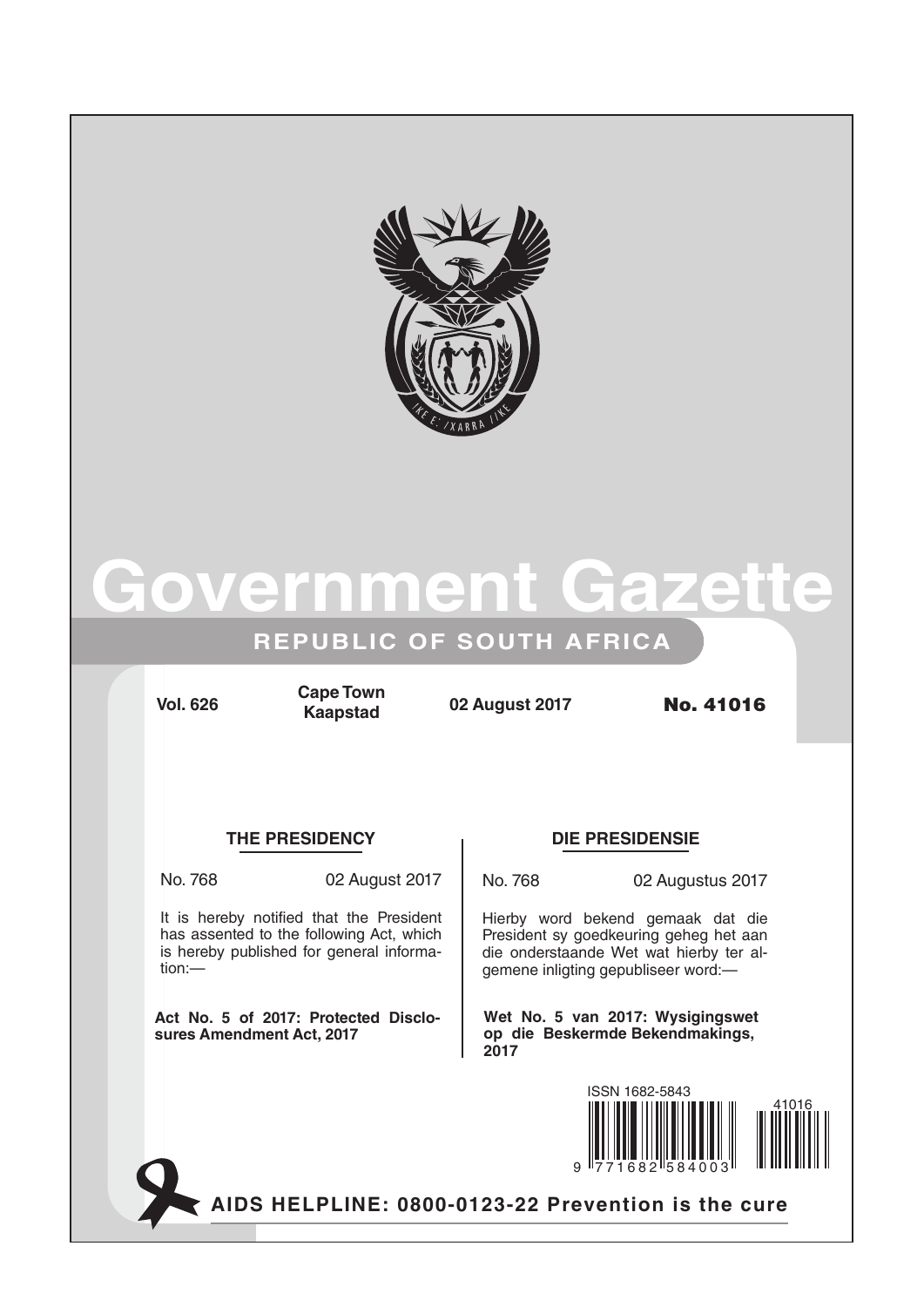**Act No. 5 of 2017 Act No. 5 of 2017 Protected Disclosures Amendment Act, 2017 Protected Disclosures Amendment Act, 2017** 

#### **GENERAL EXPLANATORY NOTE:**

|  | Words in bold type in square brackets indicate omissions from<br>existing enactments. |  |  |  |  |
|--|---------------------------------------------------------------------------------------|--|--|--|--|
|  | Words underlined with a solid line indicate insertions in<br>existing enactments.     |  |  |  |  |

(English text signed by the President) (Assented to 31 July 2017)

# **ACT**

**To amend the Protected Disclosures Act, 2000, so as to extend the application of the Act to any person who works or worked for the State or another person or who in any manner assists or assisted in carrying on or conducting the business of an employer or client as an independent contractor, consultant, agent or person rendering services to a client while being employed by a temporary employment service; to regulate joint liability of employers and their clients; to introduce a duty to inform employees or workers who have disclosed information regarding unlawful or irregular conduct; to provide for immunity against civil and criminal liability flowing from a disclosure of information which shows or tends to show that a criminal offence has been committed, is being committed or is reasonably likely to be committed; to create an offence for the disclosure of false information; and to provide for matters connected therewith.**

**P** ARLIAMENT of the Republic of South Africa enacts, as follows:—

#### **Amendment of section 1 of Act 26 of 2000**

**1.** Section 1 of the Protected Disclosures Act, 2000 (hereinafter referred to as the principal Act), is hereby amended—

*(a)* by the insertion of the following definition before the definition of ''*disclosure*'':

'' *'business'* includes the whole or part of any business, trade, undertaking or service;'';

*(b)* by the substitution for the definition of ''*disclosure*'' of the following 10 definition:

> '' *'disclosure'* means any disclosure of information regarding any conduct of an *employer*, or of an *employee* or of a *worker* of that *employer*, made by any *employee* or *worker* who has reason to believe that the information concerned shows or tends to show one or more of the 15 following:

- *(a)* That a criminal offence has been committed, is being committed or is likely to be committed;
- *(b)* that a person has failed, is failing or is likely to fail to comply with any legal obligation to which that person is subject;
- *(c)* that a miscarriage of justice has occurred, is occurring or is likely to occur;

20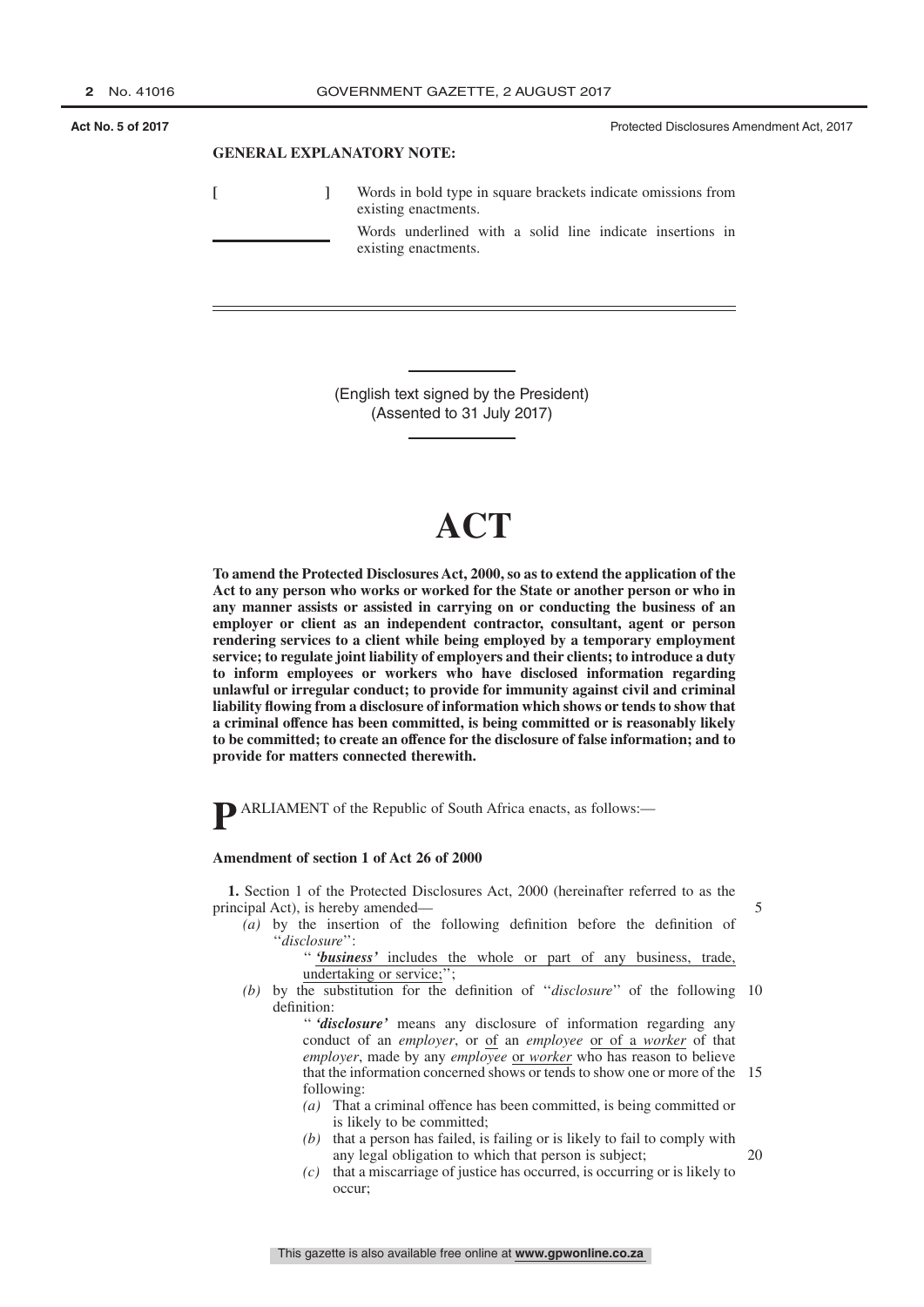#### **ALGEMENE VERDUIDELIKENDE NOTA:**

**[ ]** Woorde in vet druk in vierkantige hakies, dui skrappings uit bestaande verordeninge aan. Woorde met 'n volstreep daaronder, dui invoegings in bestaande verordeninge aan.

> (Engelse teks deur die President geteken) (Goedgekeur op 31 Julie 2017)

# **WET**

**Tot wysiging van die Wet op Beskermde Bekendmakings, 2000, ten einde die toepassing van die Wet uit te brei na enige persoon wat vir die Staat of 'n ander persoon werk of gewerk het of wat op enige wyse in die uitvoer of bedryf van 'n besigheid van 'n werkgewer of kliënt behulpsaam is as 'n onafhanklike kontrakteur, konsultant, agent of persoon wat dienste aan 'n kliënt verskaf terwyl hy of sy deur 'n tydelike indiensnemingsdiens in diens geneem is; ten einde die gesamentlike aanspreeklikheid van werkgewers en hul kliënte te reguleer; ten einde 'n verpligting in te stel om werknemers of werkers wat inligting met betrekking tot onwettige of onreëlmatige gedrag bekend gemaak het, in te lig; ten einde voorsiening te maak vir vrywaring teen siviele of strafregtelike aanspreeklikheid wat uit die bekendmaking van inligting wat daarop dui of neig om daarop te dui dat 'n misdryf gepleeg is, gepleeg word of redelikerwys gepleeg gaan word; ten einde 'n misdryf vir die bekendmaking van vals inligting te skep; en om voorsiening te maak vir aangeleenthede wat daarmee in verband staan.**

**B**EPAAL die Parlement van die Republiek van Suid-Afrika, soos volg:—

#### **Wysiging van artikel 1 van Wet 26 van 2000**

**1.** Artikel 1 van die Wet op Beskermde Bekendmakings, 2000 (hierna die Hoofwet genoem), word hierby gewysig—

*(a)* deur die vervanging van die woordomskrywing van *''bekendmaking''* deur die volgende woordomskrywing:

> '' **'***bekendmaking***'** enige bekendmaking van inligting rakende enige optrede van 'n *werkgewer*, of van 'n *werknemer* of van 'n *werker* van daardie *werkgewer*, wat gedoen word deur 'n *werknemer* of *werker* wat 10 rede het om te glo dat die betrokke inligting een of meer van die volgende aantoon:

- *(a)* Dat 'n misdaad gepleeg is, gepleeg word of waarskynlik gepleeg gaan word;
- *(b)* dat 'n persoon versuim het, besig is om te versuim of waarskynlik 15 gaan versuim om aan 'n regsplig, waaraan daardie persoon onderhewig is, te voldoen;
- *(c)* dat 'n onreg in die regspleging plaasgevind het, plaasvind of waarskynlik gaan plaasvind;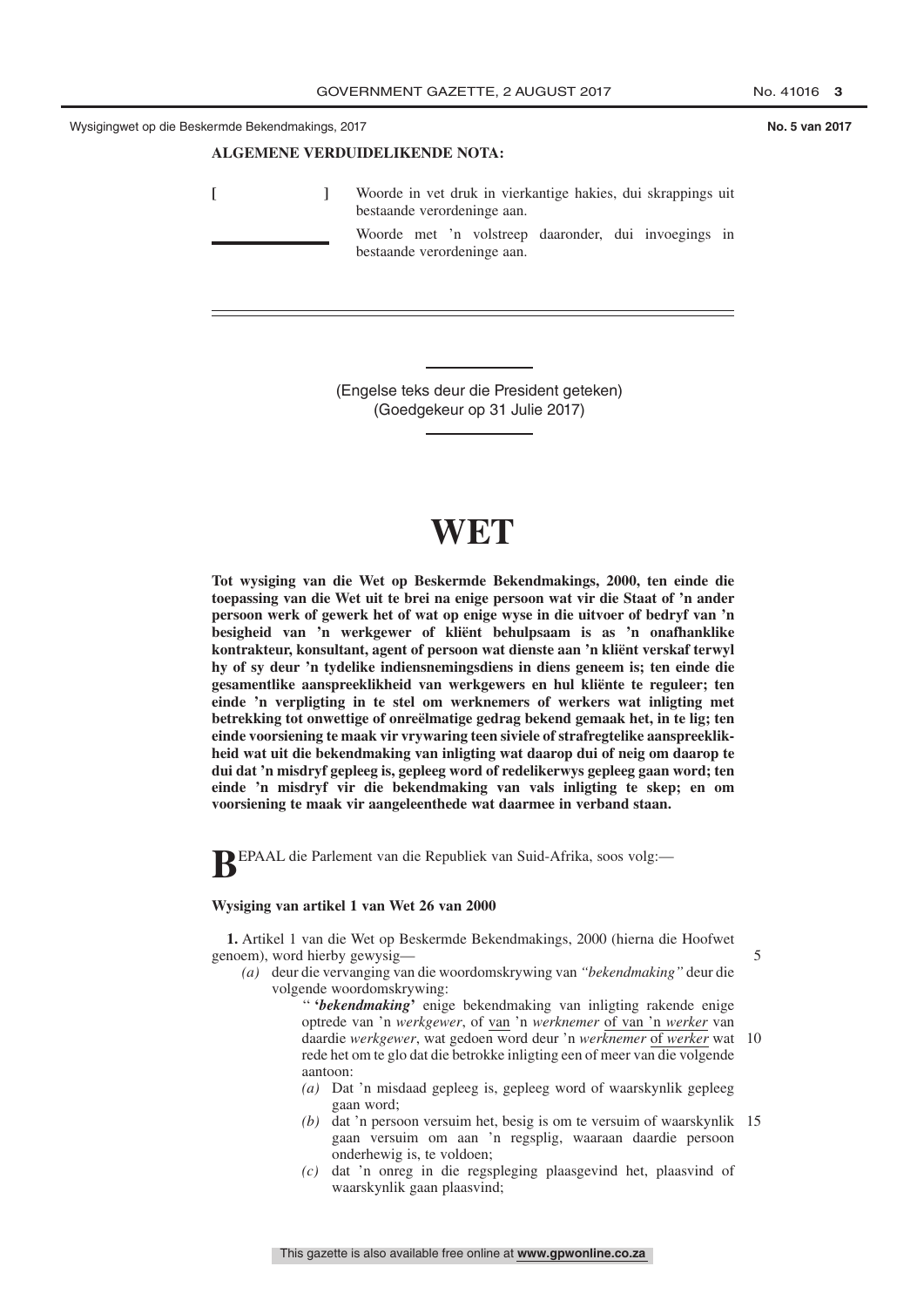20

4

- *(d)* that the health or safety of an individual has been, is being or is likely to be endangered;
- *(e)* that the environment has been, is being or is likely to be damaged;
- *(f)* unfair discrimination as contemplated in Chapter II of the Employment Equity Act, 1998 (Act No. 55 of 1998), or the Promotion of Equality and Prevention of Unfair Discrimination Act, 2000 (Act No. 4 of 2000); or 5
- *(g)* that any matter referred to in paragraphs *(a)* to *(f)* has been, is being or is likely to be deliberately concealed;'';
- *(c)* by the substitution for the definition of ''*employee*'' of the following definition:
	- '' *'employee'* means—
	- *(a)* any person, excluding an independent contractor, who works or worked for another person or for the State, and who receives or received, or is entitled to receive, any remuneration; and
	- *(b)* any other person who in any manner assists or assisted in carrying 15 on or conducting or conducted the business of an *employer*;'';
- *(d)* by the substitution for the definition of ''*occupational detriment*'' of the following definition:
	- '' *'occupational detriment'*, in relation to **[the working environment of]** an *employee* or a *worker*, means—
	- *(a)* being subjected to any disciplinary action;
	- *(b)* being dismissed, suspended, demoted, harassed or intimidated;
	- *(c)* being transferred against his or her will;
	- *(d)* being refused transfer or promotion;
	- *(e)* being subjected to a term or condition of employment or 25 retirement which is altered or kept altered to his or her disadvantage;
	- *(f)* being refused a reference, or being provided with an adverse reference, from his or her *employer*;
	- *(g)* being denied appointment to any employment, profession or 30 office;
	- *(h)* being subjected to any civil claim for the alleged breach of a duty of confidentiality or a confidentiality agreement arising out of the *disclosure* of—
		- (i) a criminal offence; or

35

40

- (ii) information which shows or tends to show that a substantial contravention of, or failure to comply with the law has occurred, is occurring or is likely to occur;
- $[(h)]$   $(i)$  being threatened with any of the actions referred to in paragraphs  $(a)$  to  $[(g)]$   $(h)$  above; or
- **[***(i)***]** *(j)* being otherwise adversely affected in respect of his or her employment, profession or office, including employment opportunities, **[and]** work security and the retention or acquisition of contracts to perform work or render services;'';
- *(e)* by the substitution in the definition of ''*protected disclosure*'' for the words 45 following paragraph *(e)* of the following words:
	- ''but does not, subject to section 9A, include a *disclosure*
		- (i) in respect of which the *employee* or *worker* concerned commits **[an]** a criminal offence by making that *disclosure*; or
		- (ii) made by a legal adviser to whom the information concerned was 50 disclosed in the course of obtaining legal advice in accordance with section 5;";
- *(f)* by the insertion of the following definition after the definition of ''*protected disclosure*'':

'' *'temporary employment service'* means any person who, for reward, 55procures for or provides to a client other persons who—

- *(a)* render services to, or perform work for, the client; and
- *(b)* are remunerated by the *temporary employment service*;''; and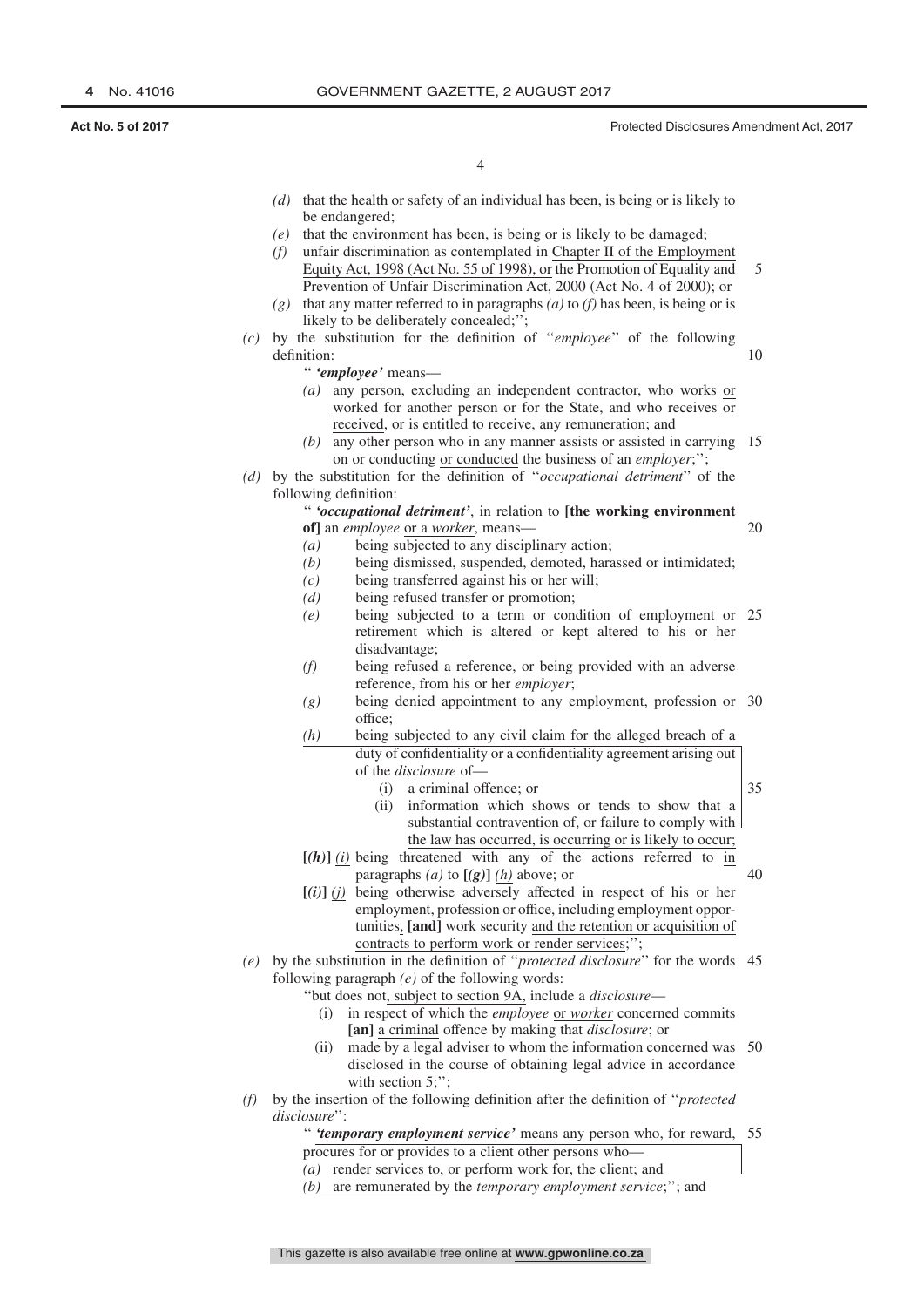10

15

5

- *(d)* dat die gesondheid of veiligheid van 'n individu in gevaar gestel is, in gevaar gestel word of waarskynlik in gevaar gestel gaan word;
- *(e)* dat die omgewing beskadig is, beskadig word of waarskynlik beskadig gaan word;
- *(f)* onbillike diskriminasie soos beoog in Hoofstuk II van die 'Employment Equity Act, 1998 (Act No. 55 of 1998)', of die 'Promotion of Equality and Prevention of Unfair Discrimination Act, 2000 (Act No. 4 of 2000)'; of 5
- *(g)* dat enige aangeleentheid bedoel in paragrawe *(a)* tot *(f)* opsetlik verberg is, verberg word of waarskynlik verberg gaan word;'';
- *(b)* deur die vervanging van die woordomskrywing van ''*beroepsnadeel*'', deur die volgende woordomskrywing:

'' **'***beroepsnadeel***'**, in verhouding tot die **[beroepsomgewing van die]** *werknemer* of *werker*—

- *(a)* om aan dissiplinêre stappe onderwerp te word;
- *(b)* om ontslaan, geskors, gedegradeer, geteister of geïntimideer te word;
- *(c)* om teen sy of haar wil verplaas te word;
- *(d)* om verplasing of bevordering geweier te word;
- *(e)* om aan 'n beding of voorwaarde van diens of aftrede onderwerp 20 te word wat tot sy of haar nadeel verander, of onveranderd gehou, word;
- *(f)* om 'n getuigskrif geweier te word, of van 'n nadelige getuigskrif voorsien te word, deur sy of haar *werkgewer*;
- *(g)* om aanstelling in 'n werk, professie of amp geweier te word; 25
- *(h)* om aan enige siviele eis onderwerp te word vir die beweerde verbreking van 'n vertroulikheidsplig of vertroulikheidsooreen
	- koms na aanleiding van die *bekendmaking* van—
	- (i) 'n misdaad; of (ii) inligting wat aantoon of neig om aan te toon dat 'n 30 wesenlike oortreding van, of versuim om te voldoen aan,
- die reg voorgekom het of waarskynlik gaan voorkom;  $[(h)]$  *(i)* om met enige optrede bedoel in paragrawe *(a)* tot  $[(g)]$  *(h)* hierbo gedreig te word; of
- $[(i)]$  (*j*) om andersins nadelig geraak te word met betrekking tot sy of 35 haar diens, professie of amp, met inbegrip van werkgeleenthede, **[en]** werksekerheid en die behoud of verkryging van kontrakte om werk te verrig of dienste te lewer;'';
- *(c)* deur die invoeging van die volgende woordomskrywing na die woordomskrywing van *''bekendmaking''*: 40

'' **'***besigheid***'** met inbegrip van die geheel of 'n gedeelte van enige besigheid, professie, onderneming of diens;"

- *(d)* deur die vervanging in die woordomskrywing ''*beskermde bekendmaking*'' van die woorde wat op paragraaf *(e)* volg deur die volgende woorde:
	- ''gedoen word, maar, onderhewig aan artikel 9A, sluit nie 'n 45 *bekendmaking* in nie—
		- (i) ten opsigte waarvan die *werknemer* of *werker*'n misdryf pleeg by die doen daarvan; of
		- (ii) wat gedoen word deur 'n regsadviseur aan wie die betrokke inligting bekend gemaak is in die loop van die inwin van 50 regsadvies ooreenkomstig artikel 5;'';
- *(e)* deur die invoeging van die volgende woordomskrywing na die woordomskrywing van ''*staatsorgaan*'':
	- '' **'***tydelike-indiensnemingsdiens***'** enige persoon wat, teen beloning, ander persone werf vir of verskaf aan 'n kliënt, wat— *(a)* dienste lewer aan, of werk verrig vir, die kliënt; en *(b)* besoldig word deur die *tydelike-indiensnemingsdiens*;''; 55
- *(f)* deur die invoeging van die volgende woordomskrywing na die woordomskrywing van ''*voorgeskryf*'': 60
	- '' **'***werker***'** *(a)* enige persoon wat vir die Staat of 'n ander persoon werk of gewerk het; of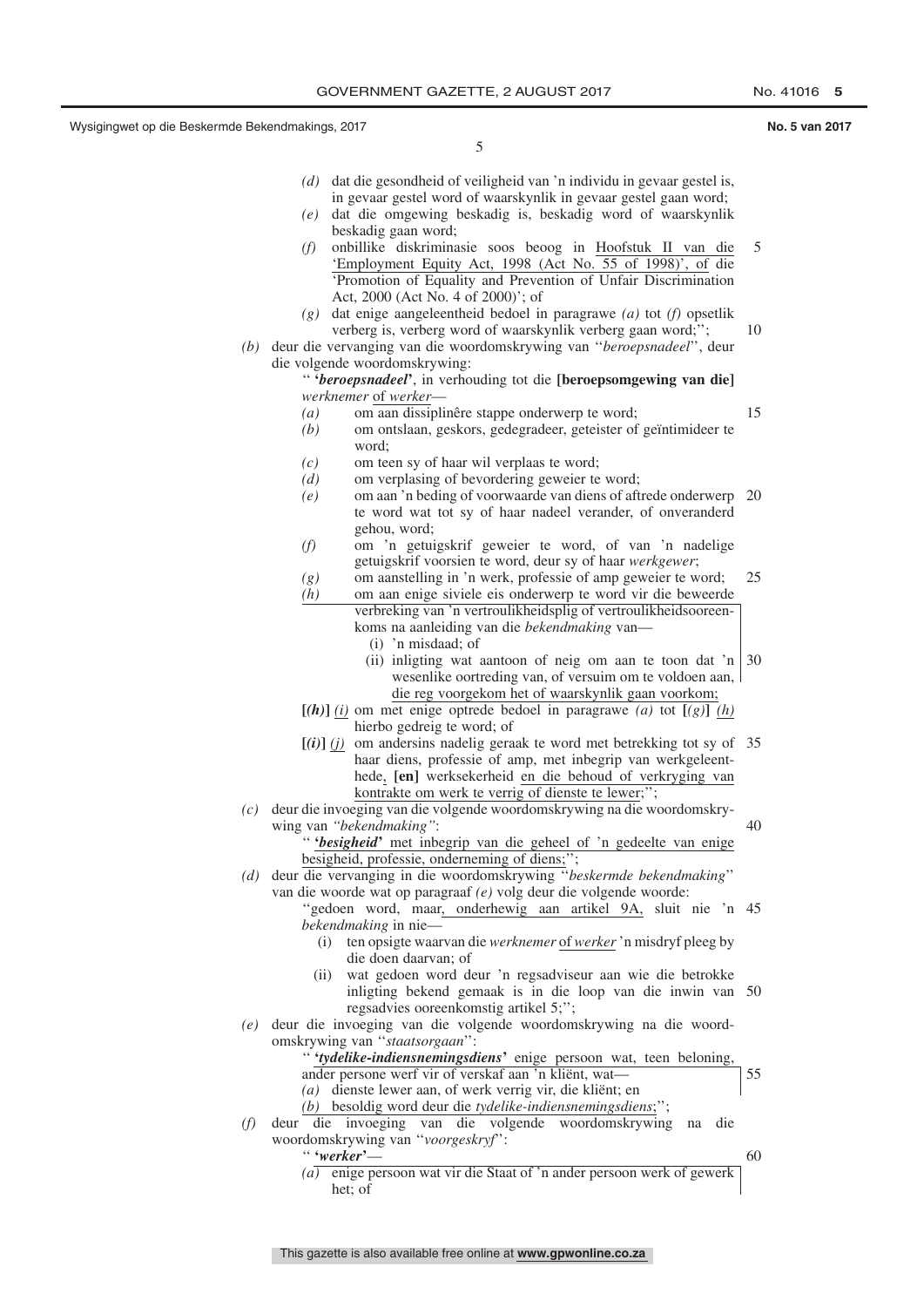- *(g)* by the insertion of the following definition after the definition of ''*this Act*'': '' *'worker'* means—
	- *(a)* any person who works or worked for another person or for the State; or
	- *(b)* any other person who in any manner assists or assisted in carrying on or conducting or conducted the business of an *employer* or client, as an independent contractor, consultant, agent; or 5
	- *(c)* any person who renders services to a client while being employed by *a temporary employment service*.''.

#### **Amendment of section 2 of Act 26 of 2000**

10

30

**2.** Section 2 of the principal Act is hereby amended—

- *(a)* by the substitution for subsection (1) of the following subsection: ''(1) The objects of *this Act* are—
	- *(a)* to protect an *employee* or *worker*, whether in the private or the public sector, from being subjected to an *occupational detriment* on 15 account of having made a *protected disclosure*;
	- *(b)* to provide for certain remedies in connection with any *occupational detriment* suffered on account of having made a *protected disclosure*; and
	- *(c)* to provide for procedures in terms of which an *employee* or *worker* 20 can, in a responsible manner, disclose information regarding *improprieties* by his or her *employer*.''; and
- *(b)* by the substitution for subsection (3) of the following subsection:
	- ''(3) Any provision in a contract of employment or other agreement
	- between an *employer* and an *employee* or *worker* is void in so far as it— 25
	- *(a)* purports to exclude any provision of *this Act*, including an agreement to refrain from instituting or continuing any proceedings under *this Act* or any proceedings for breach of contract; or
	- *(b)* (i) purports to preclude the *employee* or *worker*; or (ii) has the effect of discouraging the *employee* or *worker*, from making a *protected disclosure*.''.

#### **Substitution of section 3 of Act 26 of 2000**

**3.** The following section is hereby substituted for section 3 of the principal Act:

#### ''**Employee or worker making protected disclosure not to be subjected to occupational detriment** 35

**3.** No *employee* or *worker* may be subjected to any *occupational detriment* by his or her *employer* on account, or partly on account, of having made a *protected disclosure*.''.

#### **Insertion of sections 3A and 3B in Act 26 of 2000**

**4.** The following sections are hereby inserted after section 3 of the principal Act: 40

#### ''**Joint liability**

**3A.** Where an *employer*, under the express or implied authority or with the knowledge of a client, subjects an *employee* or a *worker* to an *occupational detriment*, both the *employer* and the client are jointly and severally liable.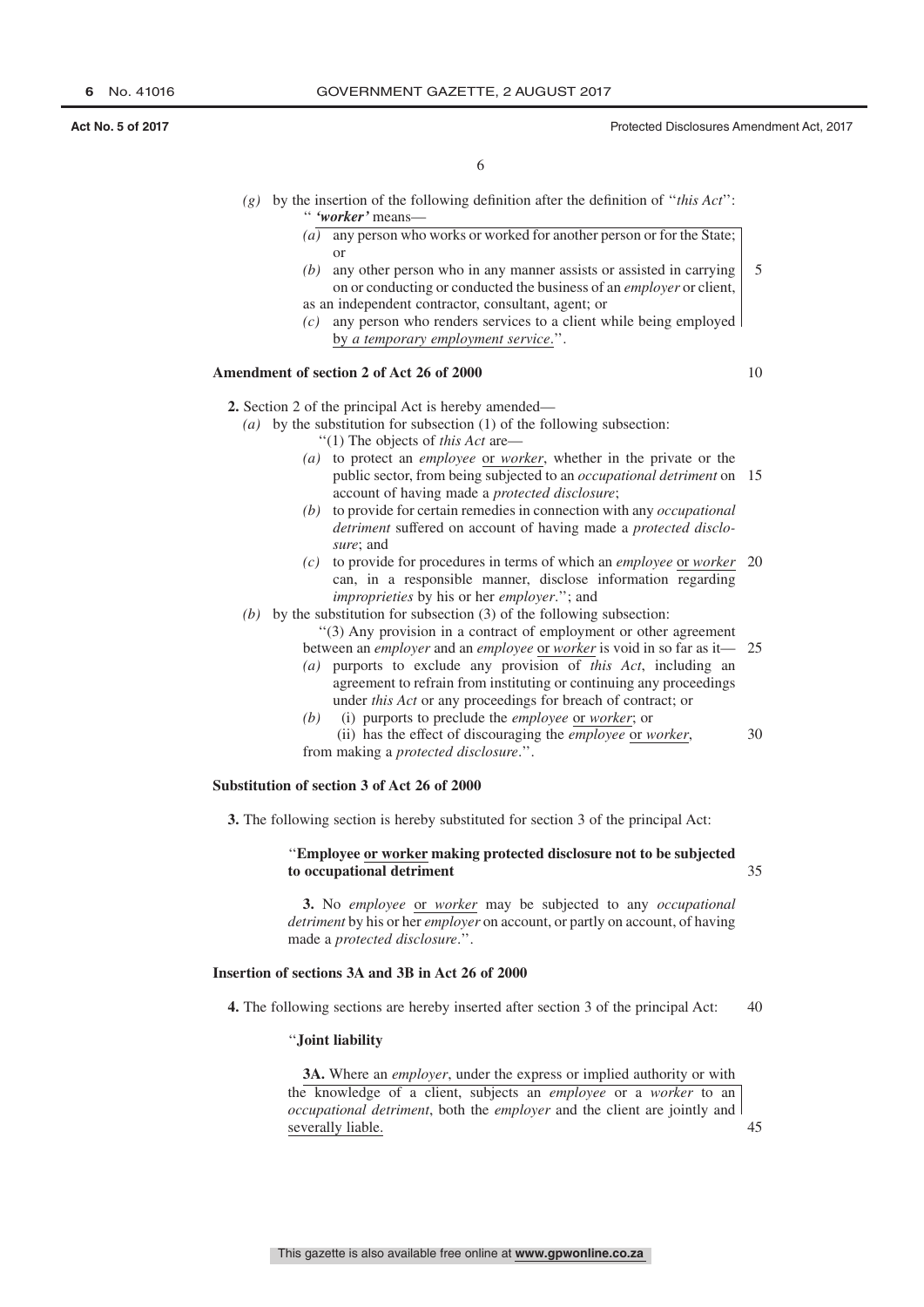7

- *(b)* enige ander persoon wat op enige wyse hulp verleen of hulp verleen het om die besigheid van 'n *werkgewer* of kliënt voort te sit of te bedryf of bedryf het,
- as 'n onafhanklike kontrakteur, konsultant, agent; of
- *(c)* enige persoon wat dienste aan 'n kliënt verskaf terwyl hy of sy deur 5 'n *tydelike-indiensnemingsdiens* in diens geneem is;''; en
- *(g)* deur die vervanging van die woordomskrywing van ''*werknemer*'' deur die volgende woordomskrywing:
	- '' **'***werknemer***'**—
	- *(a)* 'n persoon, uitgesonderd 'n onafhanklike kontrakteur, wat vir 10 iemand anders of vir die Staat werk of gewerk het en wat besoldiging ontvang of ontvang het of daarop geregtig is om besoldiging te ontvang; en
	- *(b)* enige ander persoon wat op enige wyse help of gehelp het om die besigheid van 'n *werkgewer* voort te sit of te bedryf of bedryf het.''. 15

#### **Wysiging van artikel 2 van Wet 26 van 2000**

**2.** Artikel 2 van die Hoofwet word hierby gewysig—

- *(a)* deur die vervanging van subartikel (1) deur die volgende subartikel:
	- ''(1) Die oogmerke van *hierdie Wet* is—
		- *(a)* om 'n *werknemer* of *werker*, hetsy in die privaat of openbare sektor, 20 te beskerm teen onderwerping aan 'n *beroepsnadeel* omrede hy of sy 'n *beskermde bekendmaking* gedoen het;
		- *(b)* om voorsiening te maak vir sekere remedies in verband **[niet]** met 'n *beroepsnadeel* wat gely is as gevolg van 'n *beskermde bekendmaking* wat gedoen is; en
		- *(c)* om voorsiening te maak vir prosedures ingevolge waarvan 'n *werknemer* of *werker*, op 'n verantwoordelike wyse, inligting aangaande *onbehoorlikhede* deur sy of haar *werkgewer* bekend kan maak.''; en
- *(b)* deur die vervanging van subartikel (3) deur die volgende subartikel: ''(3) 'n Bepaling in 'n werkskontrak of ander ooreenkoms tussen 'n *werkgewer* en 'n *werknemer* of 'n *werker* is nietig vir soverre dit— 30
	- *(a)* die strekking het om 'n bepaling van *hierdie Wet*, met inbegrip van 'n ooreenkoms om regstappe kragtens *hierdie Wet* of regstappe vir kontrakbreuk in te stel of voort te sit, uit te sluit; of 35
	- *(b)* (i) die strekking het om die *werknemer* of *werker* daarvan te weerhou; of
	- (ii) die uitwerking het om die *werknemer* of *werker* te ontmoedig, om 'n *beskermde bekendmaking* te doen.''.

40

25

### **Vervanging van artikel 3 van Wet 26 van 2000**

**3.** Artikel 3 van die Hoofwet word hierby deur die volgende artikel vervang:

#### ''**Werknemer of werker wat beskermde bekendmaking doen, word nie aan beroepsnadeel onderwerp nie**

**3.** Geen *werknemer* of *werker* mag deur sy of haar *werkgewer* aan 'n 45 *beroepsnadeel* onderwerp word op grond daarvan, of gedeeltelik op grond daarvan, dat hy of sy 'n *beskermde bekendmaking* gedoen het nie.''.

#### **Invoeging van artikels 3A en 3B in Wet 26 van 2000**

**4.** Die volgende artikels word hierby na artikel 3 van die Hoofwet ingevoeg:

#### ''**Gesamentlike aanspreeklikheid**

50

**3A.** Waar 'n *werkgewer*, kragtens die uitdruklike gesag of gesag by noodwendige implikasie of met die medewete van 'n kliënt, 'n *werknemer* of 'n *werker* aan 'n *beroepsnadeel* onderwerp, is beide die *werkgewer* en die kliënt gesamentlik en afsonderlik aanspreeklik.

This gazette is also available free online at **www.gpwonline.co.za**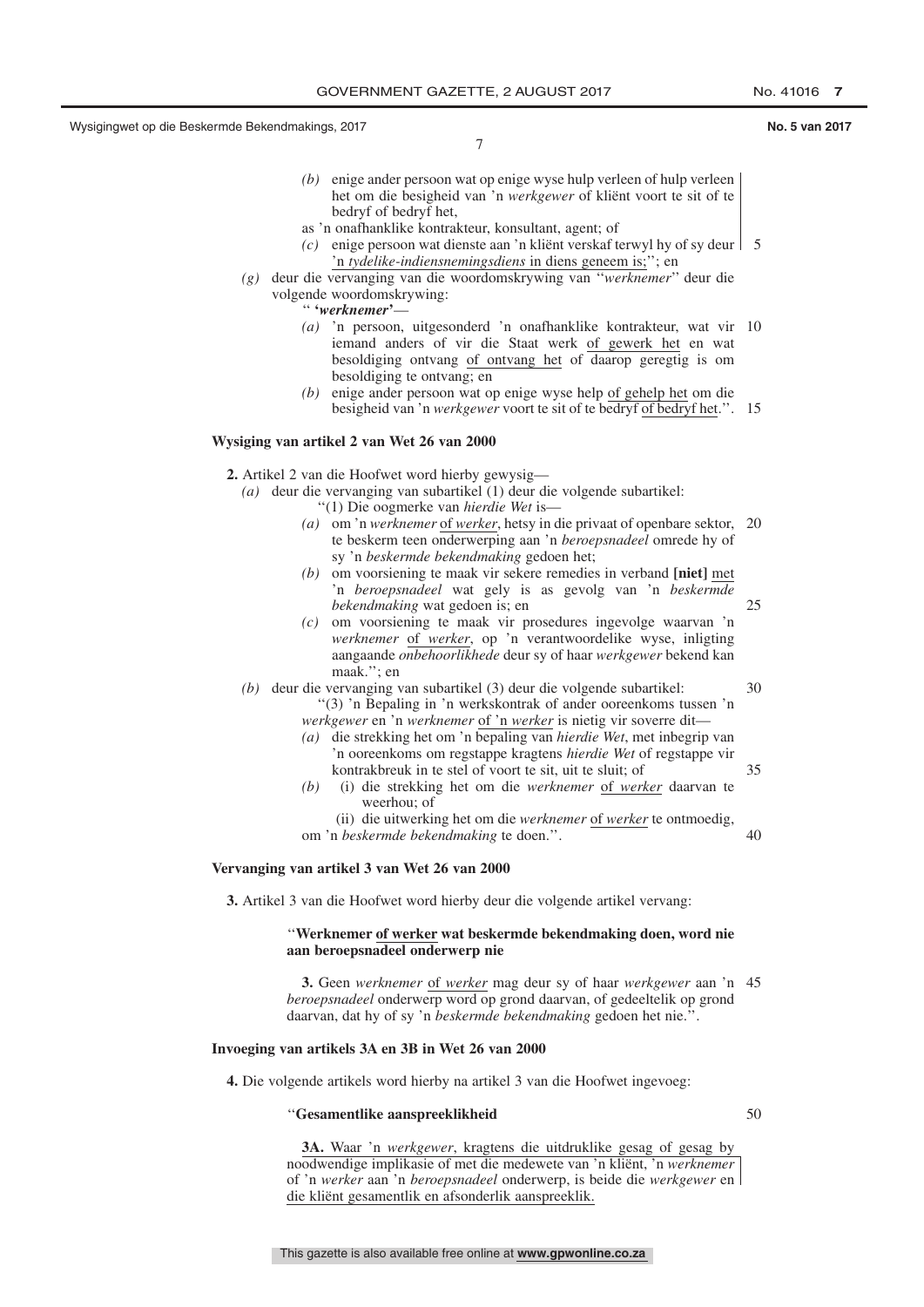## **Duty to inform employee or worker**

|                  | 3B. (1) Any person or body to whom a protected disclosure has been                                                                                                             |
|------------------|--------------------------------------------------------------------------------------------------------------------------------------------------------------------------------|
|                  | made in terms of section 6, 7 or 8, respectively, must, subject to subsection                                                                                                  |
|                  | (3), as soon as reasonably possible, but in any event within 21 days after the                                                                                                 |
|                  | protected disclosure has been made-                                                                                                                                            |
|                  | $(a)$ decide whether to-                                                                                                                                                       |
|                  | (i) investigate the matter or not; or                                                                                                                                          |
| (ii)             | refer the <i>disclosure</i> to another person or body if that <i>disclosure</i><br>could be investigated or dealt with more appropriately by that<br>other person or body; and |
|                  | $(b)$ in writing acknowledge receipt of the <i>disclosure</i> by informing the                                                                                                 |
|                  | employee or worker of the decision-                                                                                                                                            |
| (i)              | to investigate the matter, and where possible, the time-frame                                                                                                                  |
|                  | within which the investigation will be completed;                                                                                                                              |
| (ii)             | not to investigate the matter and the reasons for such decision;                                                                                                               |
|                  | <sub>or</sub>                                                                                                                                                                  |
| (iii)            | to refer the <i>disclosure to</i> another person or body.                                                                                                                      |
|                  | (2) The person or body to whom a <i>disclosure</i> is referred as contemplated                                                                                                 |
|                  | in subsection $(1)(a)(ii)$ must, subject to subsection (3), as soon as                                                                                                         |
|                  | reasonably possible, but in any event within 21 days after such referral-                                                                                                      |
| (a)              | decide whether to investigate the matter or not; and                                                                                                                           |
| (b)              | in writing inform the <i>employee</i> or <i>worker</i> of the decision-                                                                                                        |
| (i)              | to investigate the matter, and where possible, the time-frame                                                                                                                  |
|                  | within which the investigation will be completed; or                                                                                                                           |
| (ii)             | not to investigate the matter and the reasons for such decision.                                                                                                               |
|                  | $(3)$ The person or body, referred to in subsection $(1)$ or $(2)$ , who is unable                                                                                             |
|                  | to decide within 21 days whether a matter should be investigated or not,                                                                                                       |
| $must$ —         |                                                                                                                                                                                |
| (a)              | in writing inform the employee or worker-                                                                                                                                      |
| (i)              | that he, she or it is unable to take the decision within 21 days;                                                                                                              |
|                  | and                                                                                                                                                                            |
| (ii)             | on a regular basis, at intervals of not more than two months at                                                                                                                |
|                  | a time, that the decision is still pending; and                                                                                                                                |
| (b)              | as soon as reasonably possible, but in any event within six months                                                                                                             |
|                  | after the <i>protected disclosure</i> has been made or after the referral has                                                                                                  |
|                  | been made, as the case may be, in writing inform the <i>employee</i> or                                                                                                        |
|                  | worker of the decision-                                                                                                                                                        |
| (i)              | to investigate the matter, and where possible, the time-frame                                                                                                                  |
|                  | within which the investigation will be completed; or                                                                                                                           |
| (ii)             | not to investigate the matter and the reasons for such decision.                                                                                                               |
|                  | $(4)$ The person or body, referred to in subsection $(1)$ or $(2)$ , must, at the                                                                                              |
|                  | conclusion of an investigation, inform the employee or worker of the                                                                                                           |
| outcome thereof. |                                                                                                                                                                                |
|                  | $(5)$ The person or body, referred to in subsection $(1)$ or $(2)$ , does not have                                                                                             |
|                  |                                                                                                                                                                                |
| to comply with-  | subsection $(1)(b)$ , $(2)(b)$ , $(3)$ or $(4)$ if that person or body does not                                                                                                |
| (a)              |                                                                                                                                                                                |
|                  |                                                                                                                                                                                |
|                  | know the identity and contact details of the employee or worker who                                                                                                            |
| (b)              | has made the disclosure; or<br>subsection $(1)(b)$ , $(2)(b)$ or $(3)$ if it is necessary to avoid prejudice to                                                                |

#### **Amendment of section 4 of Act 26 of 2000**

**5.** Section 4 of the principal Act is hereby amended—

- *(a)* by the substitution in subsection (1) for the words preceding paragraph *(a)* of the following words:
	- ''Any *employee* who has been subjected, is **[subject]** subjected or may 55be subjected, to an *occupational detriment* in breach of section 3, or anyone acting on behalf of an *employee* who is not able to act in his or her own name, may—'';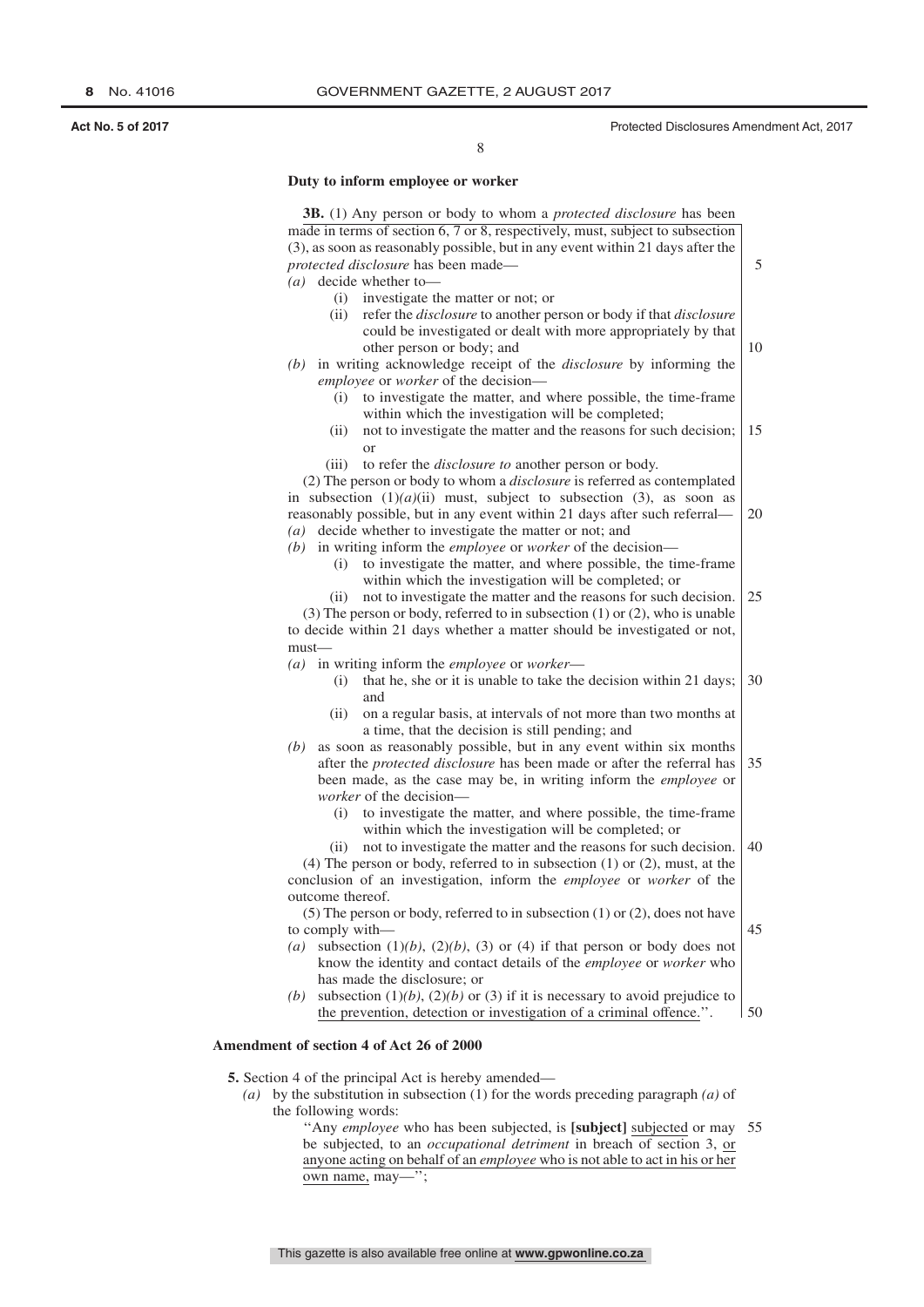9

#### **Plig om werknemer of werker in te lig**

**3B.** (1) 'n Persoon of liggaam aan wie 'n *beskermde bekendmaking* ingevolge artikel 6, 7 of 8 gedoen word, moet, onderhewig aan subartikel (3), so gou as redelikerwys moontlik, maar in elk geval binne 21 dae nadat die *beskermde bekendmaking* gedoen is— *(a)* besluit om— (i) die aangeleentheid te ondersoek al dan nie; of (ii) die *bekendmaking* na 'n ander persoon of liggaam te verwys indien daardie *bekendmaking* meer gepas deur daardie ander persoon of liggaam ondersoek of mee gehandel kan word; en *(b)* skriftelik ontvangs van die *bekendmaking* erken deur die *werknemer* of *werker* in te lig van die besluit om— (i) die aangeleentheid te ondersoek, en waar moontlik, die tydskaal waarbinne die ondersoek voltooi sal word; (ii) nie die aangeleentheid te ondersoek nie en die redes vir sodanige besluit; of (iii) die *bekendmaking* na 'n ander persoon of liggaam te verwys. (2) Die persoon of liggaam bedoel in subartikel (1)*(a)*(ii) moet, behoudens subartikel (3), so gou as redelikerwys moontlik, maar in elk geval binne 21 dae na sodanige verwysing— *(a)* besluit om die aangeleentheid te ondersoek al dan nie; en *(b)* die *werknemer* of *werker* skriftelik van die besluit inlig om— (i) die aangeleentheid te ondersoek, en waar moontlik, die tydskaal waarbinne die ondersoek voltooi sal word; of (ii) nie die aangeleentheid te ondersoek nie en die redes vir sodanige besluit. (3) Die persoon of liggaam, bedoel in subartikel (1) of (2), wat nie daartoe in staat is om binne 21 dae te besluit of die aangeleentheid ondersoek behoort te word al dan nie, moet— *(a)* die *werknemer* of *werker* skriftelik in kennis stel— (i) dat hy, sy of die liggaam nie daartoe in staat is om 'n besluit binne 21 dae te neem nie; en (ii) op 'n gereelde basis, met tussenposes van hoogstens twee maande op 'n keer, dat die beslissing steeds hangend is; en *(b)* so gou as redelikerwys moontlik, maar in elk geval binne ses maande nadat die *beskermde bekendmaking* gedoen is of nadat die verwysing gedoen is, na gelang van die geval, die *werknemer* of *werker* skriftelik van die besluit inlig om— (i) die aangeleentheid te ondersoek, en waar moontlik, die tydskaal waarbinne die ondersoek voltooi sal word; of (ii) nie die aangeleentheid te ondersoek nie en die redes vir sodanige besluit. (4) Die persoon of liggaam, bedoel in subartikel (1) of (2), moet, by die afhandeling van die ondersoek, die *werknemer* of *werker* van die uitslag daarvan in kennis stel. (5) Die persoon of liggaam, bedoel in subartikel (1) of (2), hoef nie te voldoen aan— *(a)* subartikel (1)*(b)*, (2)*(b)*, (3) of (4) nie, indien die persoon of liggaam nie die identiteit of kontakbesonderhede van die *werknemer* of *werker* wat die bekendmaking gedoen het, ken nie; of *(b)* subartikel (1)*(b)*, (2)*(b)* of (3) indien dit noodsaaklik is om benadeling aan die voorkoming, bespeuring of ondersoek van 'n misdaad te vermy.''. **Wysiging van artikel 4 van Wet 26 van 2000 5.** Artikel 4 van die Hoofwet word hierby gewysig— *(a)* deur die vervanging van die woorde wat paragraaf *(a)* in subartikel (1) voorafgaan deur die volgende woorde: 5 10 15 20  $|25$ 30 35 40 45 50 55

'' 'n *Werknemer* wat in stryd met artikel 3 aan 'n *beroepsnadeel* onderwerp is, word of kan word, of enige persoon namens 'n *werknemer* wat nie in staat is om in sy of haar eie naam op te tree nie, kan—'';

This gazette is also available free online at **www.gpwonline.co.za**

- 
- 60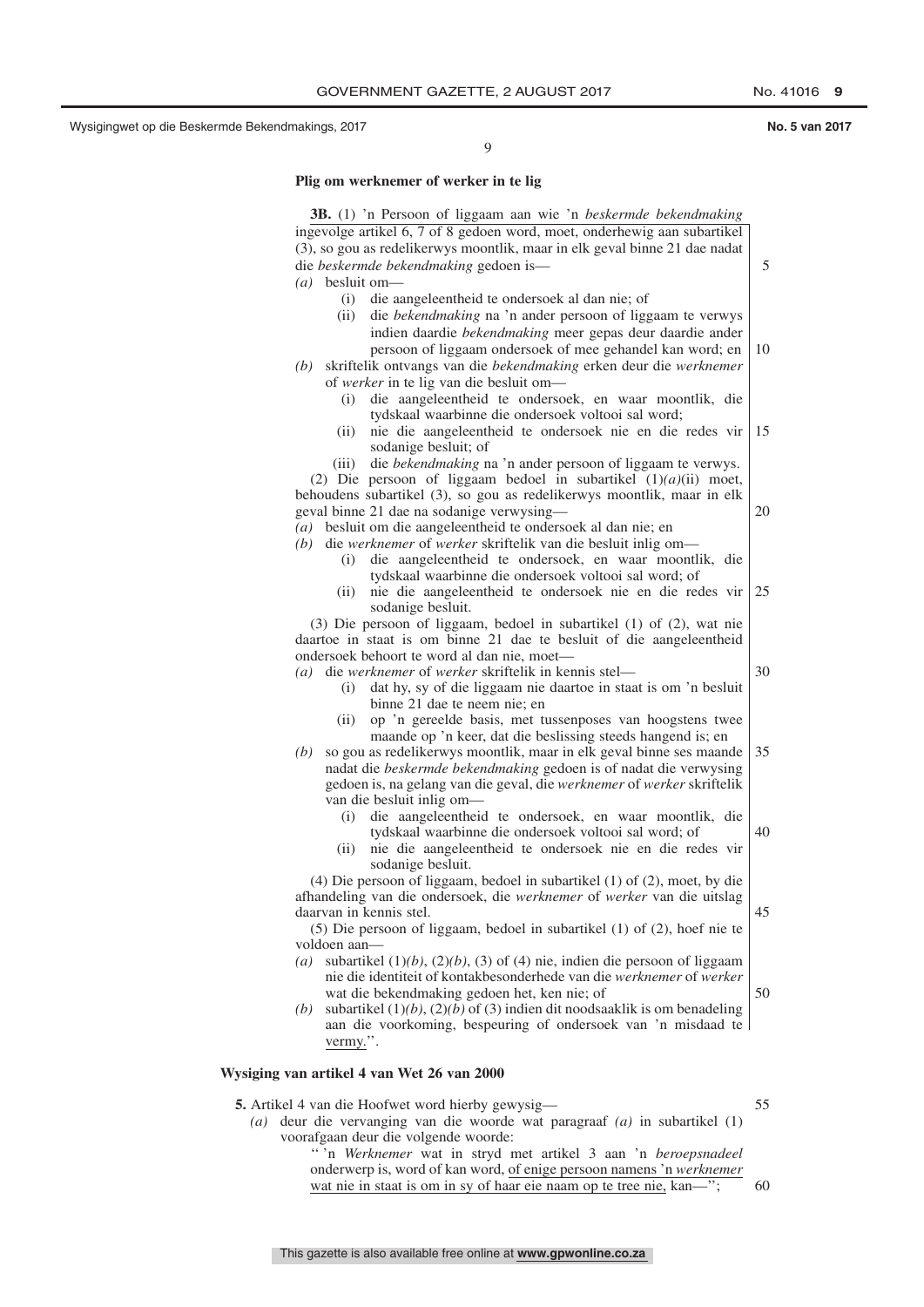10

35

50

10

 $(b)$  by the insertion of the following subsections after subsection  $(1)$ :

''(1A) Any *worker* who has been subjected, is subjected or may be subjected, to an *occupational detriment* in breach of section 3, or anyone on behalf of a *worker* who is not able to act in his or her own name, may approach any court having jurisdiction for appropriate relief.

(1B) If the court or tribunal, including the Labour Court is satisfied that an *employee* or *worker* has been subjected to or will be subjected to an *occupational detriment* on account of a *protected disclosure*, it may make an appropriate order that is just and equitable in the circumstances, including—

- *(a)* payment of compensation by the *employer* or client, as the case may be, to that *employee* or *worker*;
- *(b)* payment by the *employer* or client, as the case may be, of actual damages suffered by the *employee* or *worker*; or
- (c) an order directing the *employer* or client, as the case may be, to take  $\vert$  15 steps to remedy the *occupational detriment*.'';
- *(c)* by the substitution in subsection (2) for paragraphs*(a)* and *(b)* of the following paragraphs:
	- $''(a)$  any dismissal in breach of section 3 is deemed to be an automatically unfair dismissal as contemplated in section 187 of 20 that Act, and the dispute about such a dismissal **[must]** may follow the procedure set out in Chapter VIII of that Act or any other process to recover damages in a competent court; and
	- *(b)* any other *occupational detriment* in breach of section 3 is deemed to be an unfair labour practice as contemplated in **[Part B of Schedule** 25 **7 to]** section 186(2) of that Act, and the dispute about such an unfair labour practice must follow the procedure set out in **[that Part]** section 191: Provided that if the matter fails to be resolved through conciliation, it may be referred to the Labour Court for adjudication.''; and 30
- *(d)* by the substitution for subsection (4) of the following subsection:
	- ''(4) The terms and conditions of employment of a person transferred in terms of subsection **[(2)]** (3) may not, without his or her written consent, be less favourable than the terms and conditions applicable to him or her immediately before his or her transfer.''.

#### **Substitution of section 6 of Act 26 of 2000**

**6.** The following section is hereby substituted for section 6 of the principal Act:

#### ''**Protected disclosure to employer**

**6.** (1) Any *disclosure* made in good faith—

- *(a)* and substantially in accordance with any procedure **[***prescribed***, or]** 40 authorised by the *employee's* or *worker's employer* for reporting or otherwise remedying the *impropriety* concerned and the *employee* or *worker* has been made aware of the procedure as required in terms of subsection  $(2)(a)(ii)$ ; or
- *(b)* to the *employer* of the *employee* or *worker*, where there is no 45 procedure as contemplated in paragraph *(a)*,

is a *protected disclosure*.

(2) *(a)* Every *employer* must—

- (i) authorise appropriate internal procedures for receiving and dealing with information about *improprieties*; and
- (ii) take reasonable steps to bring the internal procedures to the attention of every *employee* and *worker*.

*(b)* Any *employee* or *worker* who, in accordance with a procedure authorised by his or her *employer*, makes a *disclosure* to a person other than his or her *employer*, is deemed, for the purposes of *this Act*, to be making 55the *disclosure* to his or her *employer*.''.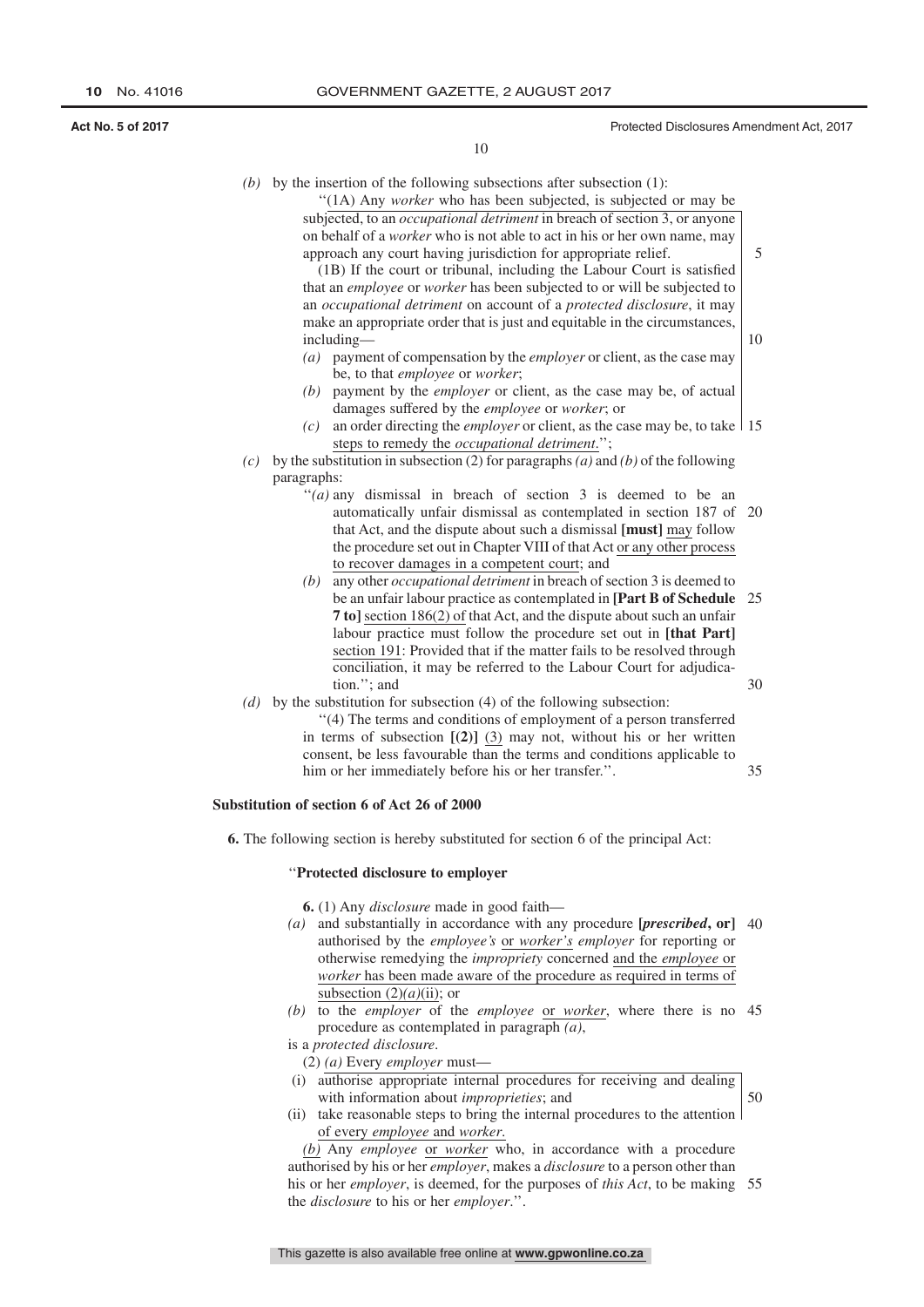5

10

11

- *(b)* deur die invoeging van die volgende subartikels na subartikel (1):
	- ''(1A) 'n *Werker* wat in stryd met artikel 3 aan 'n *beroepsnadeel* onderwerp is, word of kan word, of enige persoon namens 'n *werker* wat nie in staat is om in sy of haar eie naam op te tree nie, kan enige hof wat jurisdiksie het om gepaste regshulp nader.

(1B) Indien die hof of tribunaal, met inbegrip van die Arbeidshof, oortuig is dat 'n *werknemer* of *werker* aan 'n *beroepsnadeel* as gevolg van 'n *beskermde bekendmaking* onderwerp is of sal word, kan die hof of tribunaal 'n gepaste bevel gee wat, onder die omstandighede, regverdig en billik is, met inbegrip van—

- *(a)* betaling van skadevergoeding deur die *werkgewer* of kliënt, na gelang van die geval, aan die *werknemer* of *werker*;
- *(b)* betaling deur die *werkgewer* of kliënt, na gelang van die geval, van werklike skade wat deur die *werknemer* of *werker* gely is; of
- *(c)* 'n bevel wat die *werkgewer* of kliënt, na gelang van die geval, 15 gebied om stappe te doen om die *beroepsnadeel* reg te stel.'
- *(c)* deur die vervanging in subartikel (2) van paragrawe *(a)* en *(b)* deur die volgende paragrawe:
	- "(*a*) word 'n ontslag in stryd met artikel 3 geag 'n outomaties onbillike ontslag soos beoog in artikel 187 van daardie Wet te wees, en die 20 geskil oor sodanige ontslag **[volg]** kan die prosedure in Hoofstuk VIII van daardie Wet uiteengesit, volg of enige ander proses om skadevergoeding in 'n bevoegde hof te verhaal; en
	- *(b)* word enige ander *beroepsnadeel* in stryd met artikel 3 geag 'n onbillike arbeidspraktyk soos beoog in **[Deel B van Bylae 7 tot]** 25 artikel 186(2) van daardie Wet te wees, en die geskil oor sodanige onbillike arbeidspraktyk volg die prosedure in **[daardie Deel]** artikel 191 uiteengesit: Met dien verstande dat indien die aangeleentheid nie deur versoening besleg word nie, dit na die Arbeidshof vir beregting verwys kan word.''; en 30
- *(d)* deur die vervanging van subartikel (4) deur die volgende subartikel: ''(4) Die bedinge en voorwaardes van diens van 'n persoon wat ingevolge subartikel **[(2)]** (3) verplaas word, mag nie sonder sy of haar skriftelike toestemming minder gunstig wees as die bedinge en voorwaardes wat onmiddellik voor sy of haar verplasing op hom of haar 35 van toepassing was nie.''.

#### **Vervanging van artikel 6 van Wet 26 van 2000**

**6.** Artikel 6 van die Hoofwet word hierby deur die volgende artikel vervang:

#### ''**Beskermde bekendmaking aan werkgewer**

**6.** (1) 'n *Bekendmaking* wat in goeie trou gedoen word—

- 40
- *(a)* en wat wesenlik in ooreenstemming is met 'n prosedure wat **[voorgeskryf is, of wat]** deur die *werknemer* of *werker* se *werkgewer* gemagtig is vir doeleindes van die aanmelding of ander regstelling van die betrokke *onbehoorlikheid* en die prosedure is onder die aandag van die *werknemer* of *werker* gebring soos ingevolge subartikel (2)*(a)*(ii) 45 vereis; of
- *(b)* aan die *werkgewer* van die *werknemer* of *werker*, waar daar geen prosedure soos in paragraaf *(a)* beoog is nie,

is 'n *beskermde bekendmaking*. (2) *(a)* Elke *werkgewer* moet—

50

- (i) behoorlike interne prosedures vir die ontvangs en die hantering van inligting aangaande *onbehoorlikhede*, magtig; en
- (ii) redelike stappe doen om die interne prosedures onder die aandag van elke *werknemer* en *werker* te bring.

*(b)* 'n *Werknemer* of *werker* wat, in ooreenstemming met 'n prosedure 55wat deur sy of haar *werkgewer* gemagtig is, 'n *bekendmaking* aan 'n ander persoon as sy of haar *werkgewer* doen, word, vir die doeleindes van *hierdie Wet*, geag 'n *bekendmaking* aan sy of haar *werkgewer* te doen.''.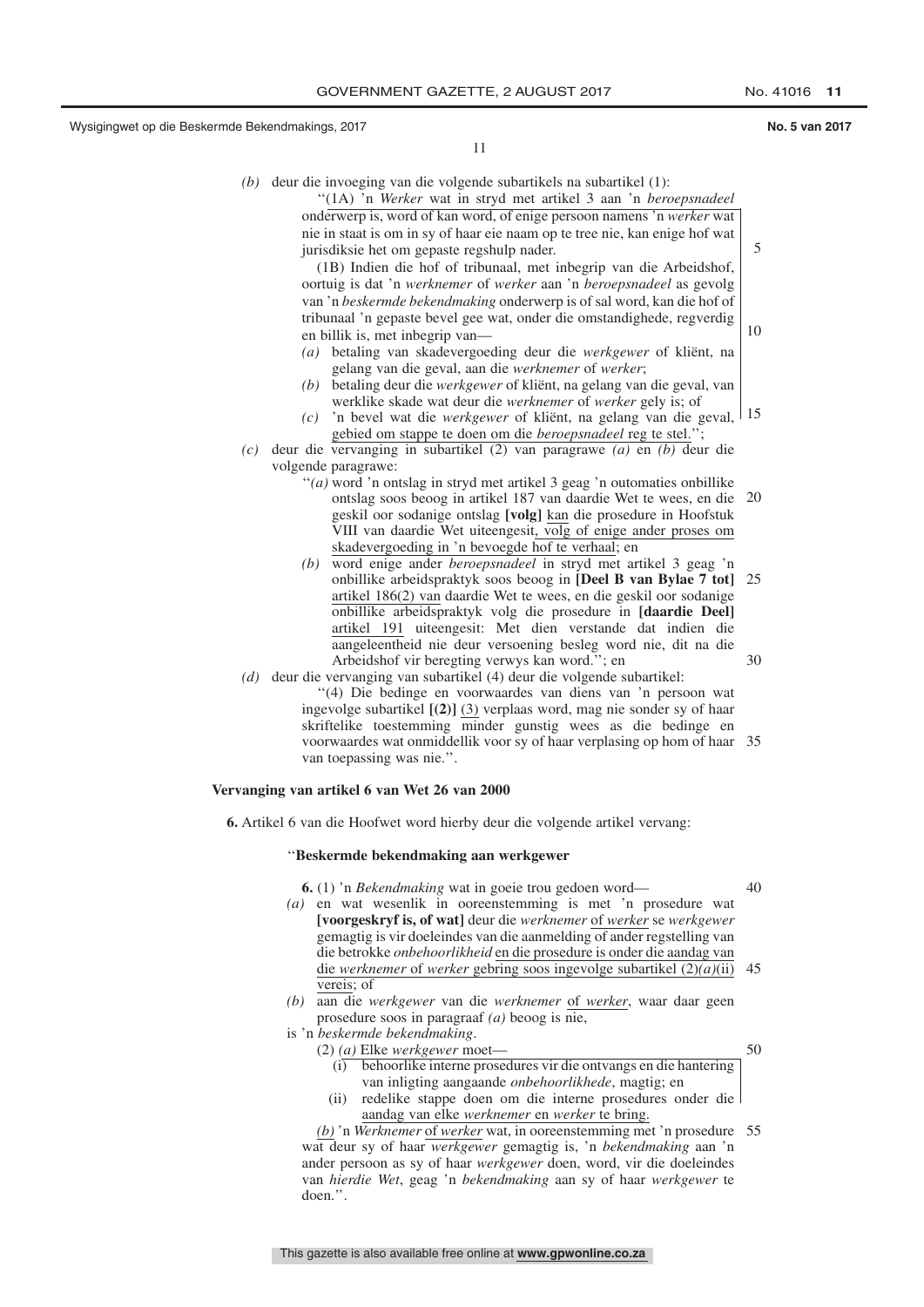#### **Amendment of section 7 of Act 26 of 2000**

**7.** Section 7 of the principal Act is hereby amended by the substitution for the words preceding paragraph *(a)* of the following words:

''Any *disclosure* made in good faith to a member of Cabinet or of the Executive Council of a province is a *protected disclosure* if the *employee's* or *worker's employer* is—''. 5

#### **Amendment of section 8 of Act 26 of 2000**

**8.** Section 8 of the principal Act is hereby amended—

- *(a)* by the substitution for subsection (1) of the following subsection:
	- ''(1) Any *disclosure* made in good faith to—
	- *(a)* the Public Protector;
	- *(a*A*)* the South African Human Rights Commission;

*(a*B*)* the Commission for Gender Equality;

*(a*C*)* the Commission for the Promotion and Protection of the Rights of Cultural, Religious and Linguistic Communities; 15

*(a*D*)* the Public Service Commission;

*(b)* the Auditor-General; or

- *(c)* a person or body *prescribed* for purposes of this section; and
- in respect of which the *employee* or *worker* concerned reasonably
- believes that—''; and
- *(b)* by the substitution for subsection (2) of the following subsection:
	- ''(2) A person or body referred to in, or *prescribed* in terms of, subsection (1) who is of the opinion that the matter would be more appropriately dealt with by another person or body referred to in, or *prescribed* in terms of, that subsection, must render such assistance to the 25 *employee* or *worker* as is necessary to enable that *employee* or *worker* to comply with this section.''.

#### **Amendment of section 9 of Act 26 of 2000**

- **9.** Section 9 of the principal Act is hereby amended—
	- *(a)* by the substitution in subsection (1) for the words preceding paragraph *(a)* of 30 the following words:
		- ''Any *disclosure* made in good faith by an *employee* or *worker*—'';
	- *(b)* by the substitution for subsection (2) of the following subsection:
		- $''(2)$  The conditions referred to in subsection  $(1)(i)$  are—
		- *(a)* that at the time the *employee* or *worker* who makes the *disclosure* 35 has reason to believe that he or she will be subjected to an *occupational detriment* if he or she makes a *disclosure* to his or her *employer* in accordance with section 6;
		- *(b)* that, in a case where no person or body is *prescribed* for the purposes of section 8 in relation to the relevant *impropriety*, the 40 *employee* or *worker* making the *disclosure* has reason to believe that it is likely that evidence relating to the *impropriety* will be concealed or destroyed if he or she makes the *disclosure* to his or her *employer*;
		- *(c)* that the *employee* or *worker* making the *disclosure* has previously 45 made a *disclosure* of substantially the same information to— (i) his or her *employer*; or
			- (ii) a person or body referred to in section 8,

in respect of which no action was taken within a reasonable period after the *disclosure*; or

- *(d)* that the *impropriety* is of an exceptionally serious nature.'';
- *(c)* by the substitution in subsection (3) for the words preceding paragraph *(a)* of the following words:

''In determining for the purposes of subsection (1)(ii) whether it is reasonable for the *employee* or *worker* to make the *disclosure*, 55consideration must be given to—''; and

**Act No. 5 of 2017 Act No. 5 of 2017 Protected Disclosures Amendment Act, 2017 Protected Disclosures Amendment Act, 2017** 

10

20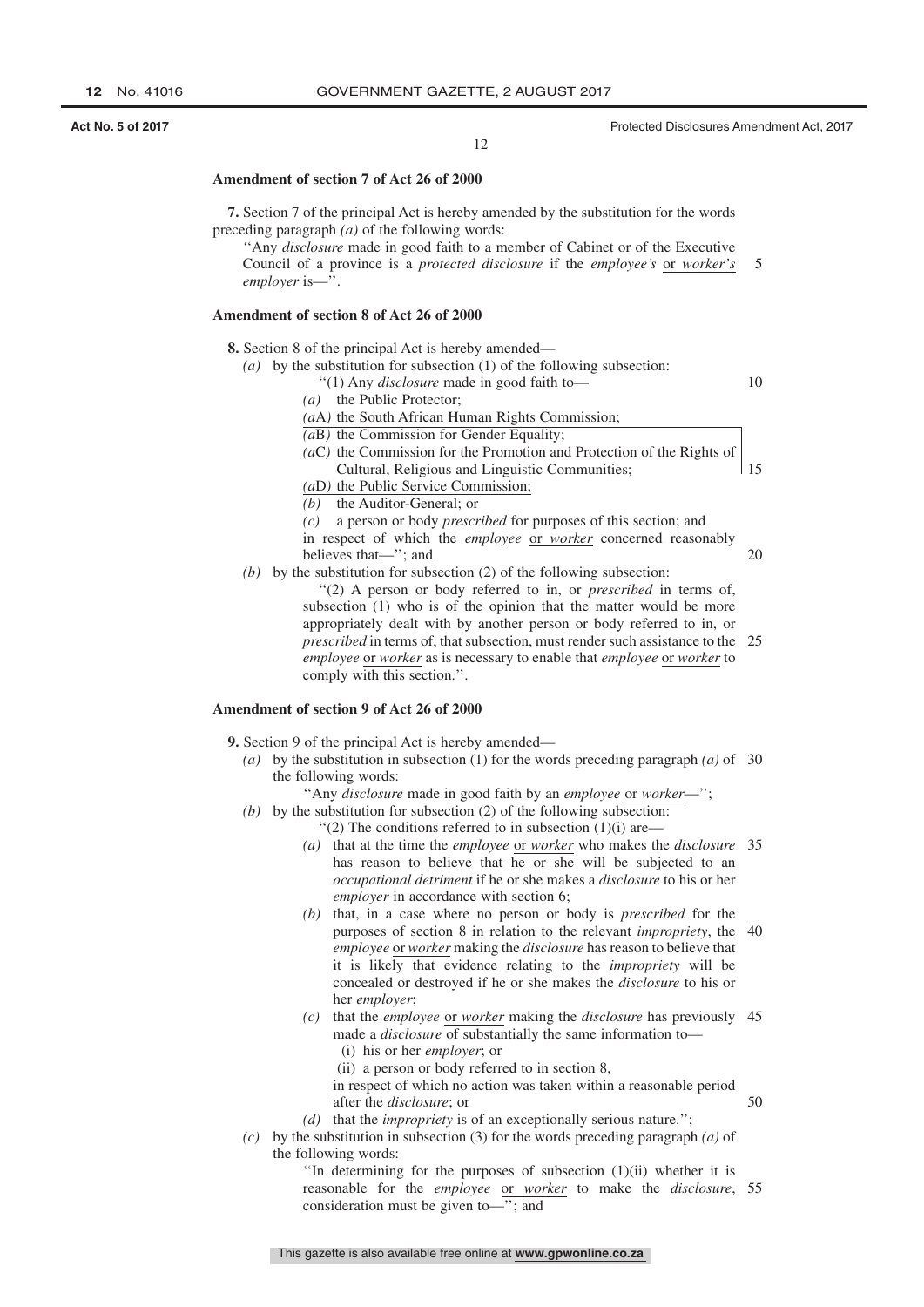13

#### **Wysiging van artikel 7 van Wet 26 van 2000**

**7.** Artikel 7 van die Hoofwet word hierby gewysig deur die vervanging van die woorde wat paragraaf *(a)* voorafgaan deur die volgende woorde:

'' 'n *Bekendmaking* wat in goeie trou aan 'n lid van die Kabinet of die Uitvoerende Raad van 'n provinsie gedoen is, is 'n *beskermde bekendmaking* indien die 5 *werknemer* of *werker* se *werkgewer*—''.

#### **Wysiging van artikel 8 van Wet 26 van 2000**

**8.** Artikel 8 van die Hoofwet word hierby gewysig—

- *(a)* deur die vervanging van subartikel (1) deur die volgende subartikel:
	- ''(1) 'n *Bekendmaking* wat in goeie trou gedoen word aan—
		- *(a)* die Openbare Beskermer;
		- *(aA)* die Suid-Afrikaanse Menseregtekommissie;
		- *(a*B*)* die Kommissie vir Geslagsgelykheid;
		- *(a*C*)* die Kommissie vir die Bevordering en Beskerming van die Regte van Kultuur-, Godsdiens- en Taalgemeenskappe;
		- *(a*D*)* die Staatsdienskommissie;
		- *(b)* die Ouditeur-generaal; of
		- *(c)* 'n persoon of liggaam wat vir die doeleindes van hierdie artikel *voorgeskryf* is; en
		- ten opsigte waarvan die betrokke *werknemer* of *werker* redelikerwys glo 20 dat—''; en
- *(b)* deur die vervanging van subartikel (2) deur die volgende subartikel:
	- ''(2) 'n Persoon of liggaam bedoel in, of *voorgeskryf* ingevolge, subartikel (1) wat van mening is dat die aangeleentheid meer gepas gehanteer kan word deur 'n ander persoon of liggaam bedoel in, of 25 *voorgeskryf* ingevolge, daardie subartikel, moet sodanige hulp aan die *werknemer* of *werker* verleen as wat nodig is ten einde die *werknemer* of *werker* in staat te stel om aan hierdie artikel te voldoen.''.

#### **Wysiging van artikel 9 van Wet 26 van 2000**

- **9.** Artikel 9 van die Hoofwet word hierby gewysig—
	- *(a)* deur die vervanging van die woorde wat paragraaf *(a)* voorafgaan deur die volgende woorde:
		- '' 'n *Bekendmaking* wat in goeie trou deur 'n *werknemer* of *werker* gedoen word—'';
	- *(b)* deur die vervanging van subartikel (2) deur die volgende subartikel:
		- ''(2) Die voorwaardes bedoel in subartikel (1)(i) is— *(a)* dat die *werknemer* of *werker* wat die *bekendmaking* doen ten tye daarvan rede het om te glo dat hy of sy aan 'n *beroepsnadeel* onderwerp sal word indien hy of sy die *bekendmaking* aan sy of haar *werkgewer* ooreenkomstig artikel 6 sou doen;
		- *(b)* in die geval waar geen persoon of liggaam vir doeleindes van artikel 8 in verband met die betrokke *onbehoorlikheid voorgeskryf* is nie, dat die *werknemer* of *werker* wat die *bekendmaking* doen, rede het om te glo dat dit waarskynlik is dat bewysmateriaal met betrekking tot die *onbehoorlikheid* verberg of vernietig sal word indien hy of sy 45 die *bekendmaking* aan sy of haar *werkgewer* sou doen;
		- *(c)* dat die *werknemer* of *werker* wat die *bekendmaking* doen voorheen 'n *bekendmaking* van wesenlik dieselfde inligting gedoen het aan—
			- (i) sy of haar *werkgewer*; of
			- (ii) 'n persoon of liggaam bedoel in artikel 8,
			- ten opsigte waarvan geen stappe binne 'n redelike tyd na die *bekendmaking* gedoen is nie; of
		- *(d)* dat die *onbehoorlikheid* van 'n buitengewone ernstige aard is.'';
	- *(c)* deur die vervanging in subartikel (3) van die woorde wat paragraaf *(a)* voorafgaan deur die volgende woorde: 55
		- ''By die vasstelling vir die doeleindes van subartikel (1)(ii) of dit redelik is vir die *werknemer* of *werker* om die *bekendmaking* te doen, moet oorweging geskenk word aan—''; en

10

15

50

 $40$ 

30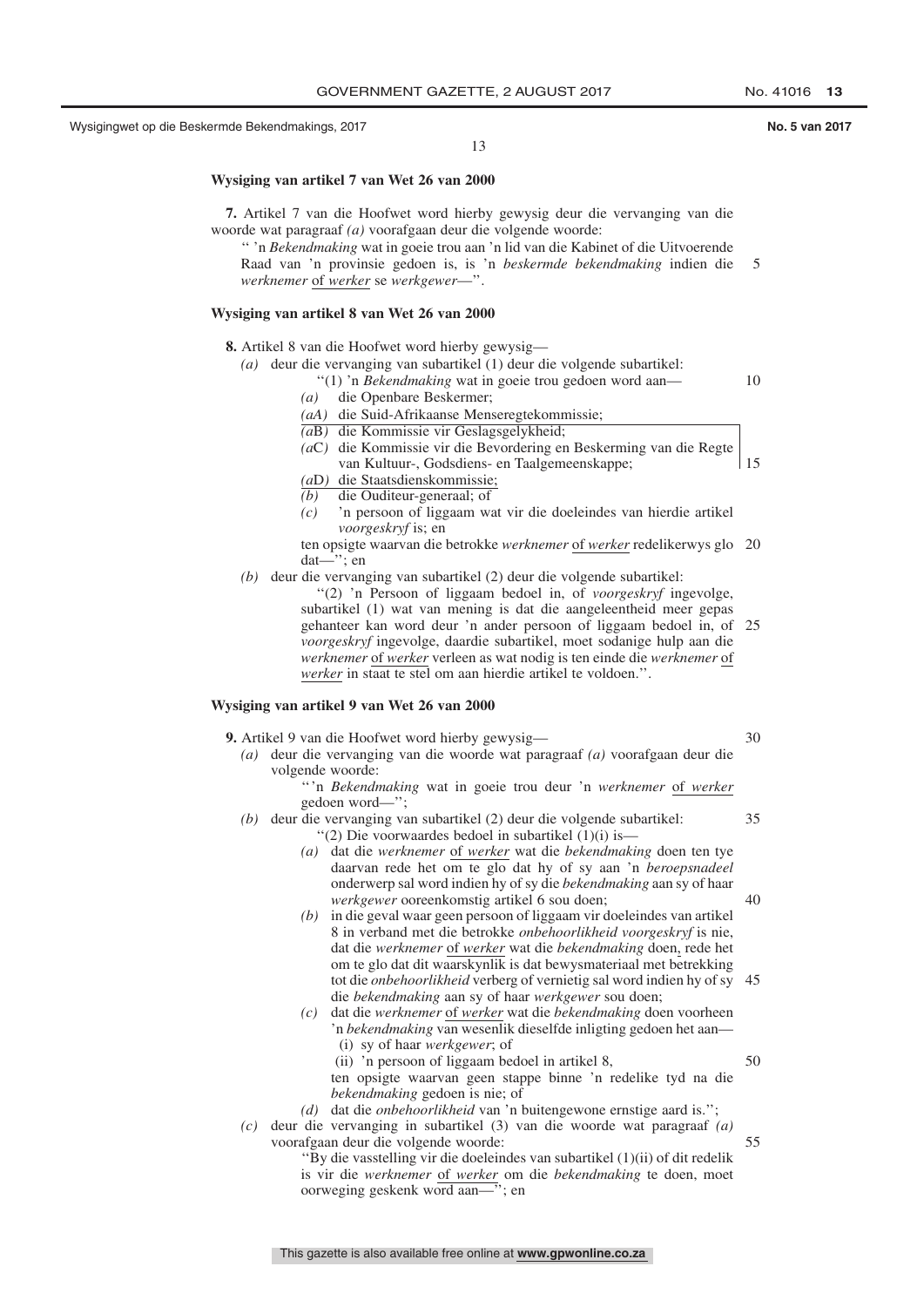**Act No. 5 of 2017 Act No. 5 of 2017 Protected Disclosures Amendment Act, 2017 Protected Disclosures Amendment Act, 2017** 

14

- *(d)* by the substitution in subsection (3) for paragraph *(f)* of the following paragraph:
	- $f'(f)$  in a case falling within subsection  $(2)(c)(i)$ , whether in making the *disclosure* to the *employer* the *employee* or *worker* complied with any procedure which was authorised by the *employer*; and''.

## **Insertion of sections 9A and 9B in Act 26 of 2000**

**10.** The following sections are hereby inserted after section 9 of the principal Act:

#### ''**Exclusion of civil and criminal liability**

*protected disclosure* of information—

**9A.** (1) A court may find that an *employee* or *worker* who makes a

10

25

35

45

5

- *(a)* referred to in paragraph *(a)* of the definition of *disclosure*; or
- *(b)* which shows or tends to show that a substantial contravention of, or failure to comply with the law has occurred, is occurring or is likely to occur,

shall not be liable to any civil, criminal or disciplinary proceedings by reason of having made the *disclosure* if such *disclosure* is prohibited by any other law, oath, contract, practice or agreement requiring him or her to maintain confidentiality or otherwise restricting the *disclosure* of the information with respect to a matter. 15

(2) Exclusion of liability as contemplated in subsection (1) does not 20 extend to the civil or criminal liability of the *employee* or *worker* for his or her participation in the disclosed *impropriety*.

#### **Disclosure of false information**

**9B.** (1) An *employee* or *worker* who intentionally discloses false information—

- *(a)* knowing that information to be false or who ought reasonably to have known that the information is false; and
- *(b)* with the intention to cause harm to the affected party and where the affected party has suffered harm as a result of such *disclosure*,

is guilty of an offence and is liable on conviction to a fine or to imprisonment for a period not exceeding two years or to both a fine and such imprisonment. 30

(2) *(a)* The institution of a prosecution for an offence referred to in subsection (1) must be authorised in writing by the Director of Public Prosecutions.

*(b)* The Director of Public Prosecutions concerned may delegate his or her power to decide whether a prosecution in terms of this section should be instituted or not.''.

#### **Amendment of section 10 of Act 26 of 2000**

**11.** Section 10 of the principal Act is hereby amended by the substitution in subsection 40 (4) for paragraphs *(a)* and *(c)* of the following paragraphs, respectively:

''*(a)* The *Minister* must, after consultation with the Minister for the Public Service and Administration, issue practical guidelines which explain the provisions of *this Act* and all procedures which are available in terms of any law to *employees* or *workers* who wish to report or otherwise remedy an *impropriety*.

*(c)* All organs of state must give to every *employee* or *worker* a copy of the guidelines referred to in paragraph *(a)* or must take reasonable steps to bring the relevant notice to the attention of every *employee* or *worker*.''.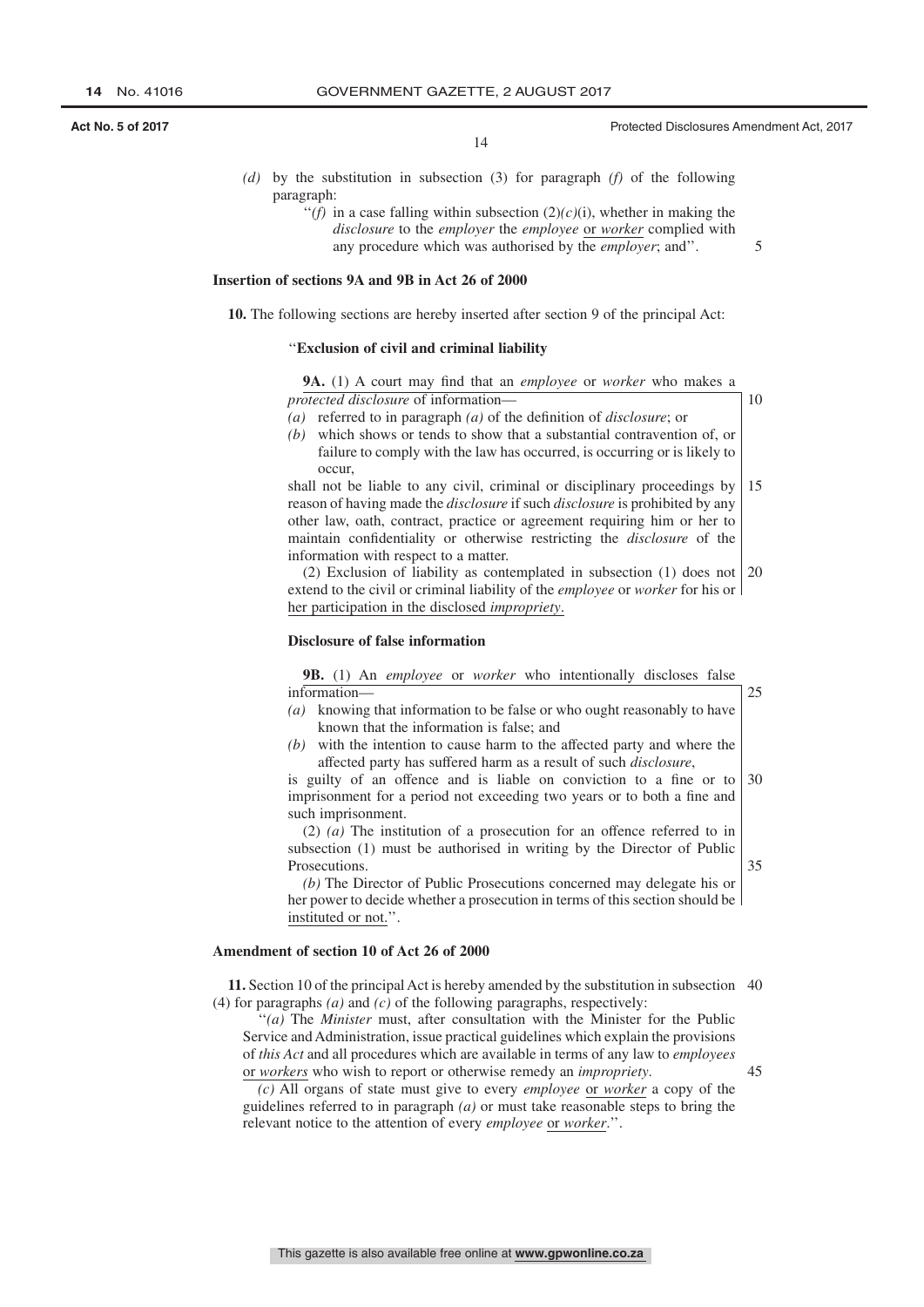15

- *(d)* deur die vervanging van paragraaf *(f)* in subartikel (3) deur die volgende paragraaf:
	- *''(f)* in 'n geval vermeld in subartikel (2)*(c)*(i), of die *werknemer* of *werker* by die doen van die *bekendmaking* aan die *werkgewer* aan enige prosedure wat deur die *werkgewer* gemagtig is, voldoen het; en''. 5

#### **Invoeging van artikels 9A en 9B in Wet 26 van 2000**

**10.** Die volgende artikels word hierby na artikel 9 in die Hoofwet ingevoeg:

#### ''**Vrywaring teen siviele en strafregtelike aanspreeklikheid**

**9A.** (1) 'n Hof kan bevind dat 'n *werknemer* of *werker* wat 'n *beskermde* 10 *bekendmaking* doen van inligting—

- *(a)* bedoel in paragraaf *(a)* van die woordomskrywing van *bekendmaking*; of
- *(b)* wat aantoon of geneig is om aan te toon dat 'n wesenlike oortreding van of versuim in die nakoming van die reg plaasgevind het, plaasvind of waarskynlik gaan plaasvind, 15

sal nie vir die doen van 'n *bekendmaking* aan enige siviele, strafregtelike of dissiplinêre verrigtinge aanspreeklik wees nie indien sodanige *bekendmaking* belet word deur enige ander wet, eed, kontrak, gebruik of ooreenkoms wat van hom of haar vereis om vertroulikheid te handhaaf of 20 andersins die *bekendmaking* van die inligting met betrekking tot die aangeleentheid beperk.

(2) Vrywaring teen aanspreeklikheid soos beoog by subartikel (1) strek nie tot die siviele of strafregtelike aanspreeklikheid van die *werknemer* of *werker* vir sy of haar deelname in die geopenbaarde *onbehoorlikheid* nie. 25

#### **Bekendmaking van valse inligting**

**9B.** (1) 'n *Werknemer* of *werker* wat opsetlik valse inligting bekendmaak—

- *(a)* wetende dat die inligting vals is of wat redelikerwys moes geweet het dat die inligting vals is; en
	- 30

*(b)* met die bedoeling om die betrokke party nadeel te berokken en die betrokke party het nadeel gely as gevolg van sodanige *bekendmaking*, is skuldig aan 'n misdryf en is by skuldigbevinding strafbaar met 'n boete of met gevangenisstraf van hoogstens twee jaar of met beide sodanige boete en sodanige gevangenisstraf.

35

(2) *(a)* Die instelling van 'n vervolging van 'n misdryf in subartikel (1) bedoel, moet skriftelik deur die Direkteur van Openbare Vervolgings gemagtig word.

*(b)* Die betrokke Direkteur van Openbare Vervolgings mag sy of haar bevoegdheid om te besluit of 'n vervolging ingevolge hierdie artikel 40 ingestel behoort te word al dan nie, delegeer.''.

#### **Wysiging van artikel 10 van Wet 26 van 2000**

**11.** Artikel 10 van die Hoofwet word hierby gewysig deur die vervanging van paragrawe *(a)* en *(c)* van subartikel (4) deur die volgende paragrawe:

''*(a)* Die *Minister* moet, na oorleg met die Minister vir die Staatsdiens en 45 Administrasie, praktiese riglyne uitreik ter verduideliking van die bepalings van *hierdie Wet* en alle prosedures wat ingevolge enige wet beskikbaar is aan *werknemers* of *werkers* wat 'n *onbehoorlikheid* wil aanmeld of andersins wil regstel.

*(c)* Alle *staatsorgane* moet aan elke *werknemer* of *werker* 'n afskrif van die 50riglyne bedoel in paragraaf *(a)* verskaf of moet redelike stappe doen om die betrokke kennisgewing onder die aandag van elke *werknemer* of *werker* te bring.''.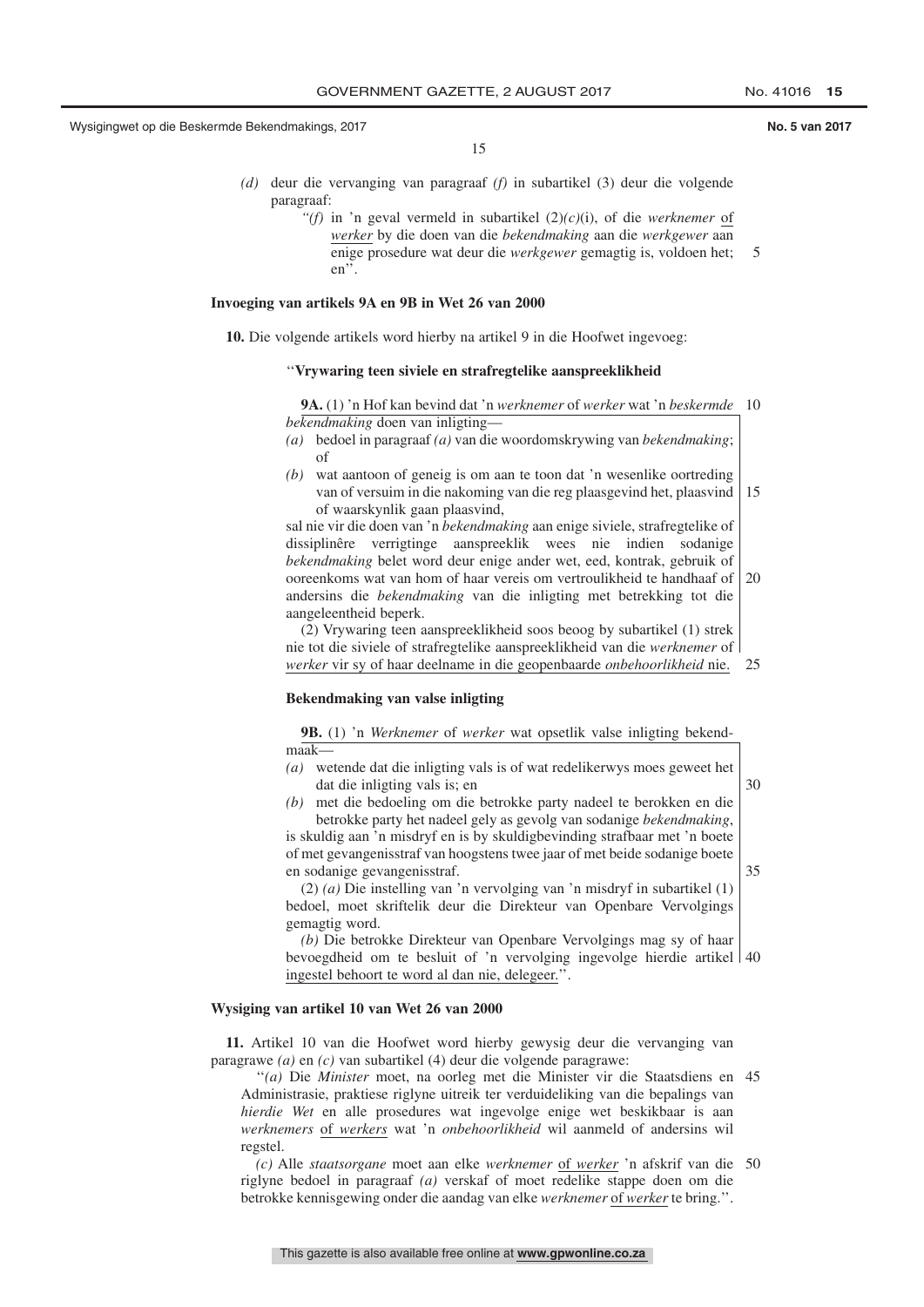**Act No. 5 of 2017 Act No. 5 of 2017 Protected Disclosures Amendment Act, 2017 Protected Disclosures Amendment Act, 2017** 

16

#### **Amendment of long title of Act 26 of 2000**

**12.** The following long title is hereby substituted for the long title of the principal Act:

''**To make provision for procedures in terms of which employees and workers in both the private and the public sector may disclose information regarding unlawful or irregular conduct by their employers or other employees or workers in the employ of their employers; to provide for the protection of employees or workers who make a disclosure which is protected in terms of this Act; and to provide for matters connected therewith.**''. 5

#### **Amendment of Preamble to Act 26 of 2000**

10

**13.** The Preamble of the principal Act is hereby amended by the substitution for the fourth, fifth, sixth and seventh paragraphs of the following paragraphs, respectively:

- ''● neither the South African common law nor statutory law makes provision for mechanisms or procedures in terms of which employees or workers may, without fear of reprisals, disclose information relating to suspected or alleged 15 criminal or other irregular conduct by their employers, whether in the private or the public sector;
- every employer, **[and]** employee and worker has a responsibility to disclose criminal and any other irregular conduct in the workplace;
- every employer has a responsibility to take all necessary steps to ensure that 20 employees and workers who disclose such information are protected from any reprisals as a result of such disclosure;

And in order to—

● create a culture which will facilitate the disclosure of information by employees and workers relating to criminal and other irregular conduct in the workplace in 25 a responsible manner by providing comprehensive statutory guidelines for the disclosure of such information and protection against any reprisals as a result of such disclosures;''.

#### **Short title**

**14.** This Act is called the Protected Disclosures Amendment Act, 2017.